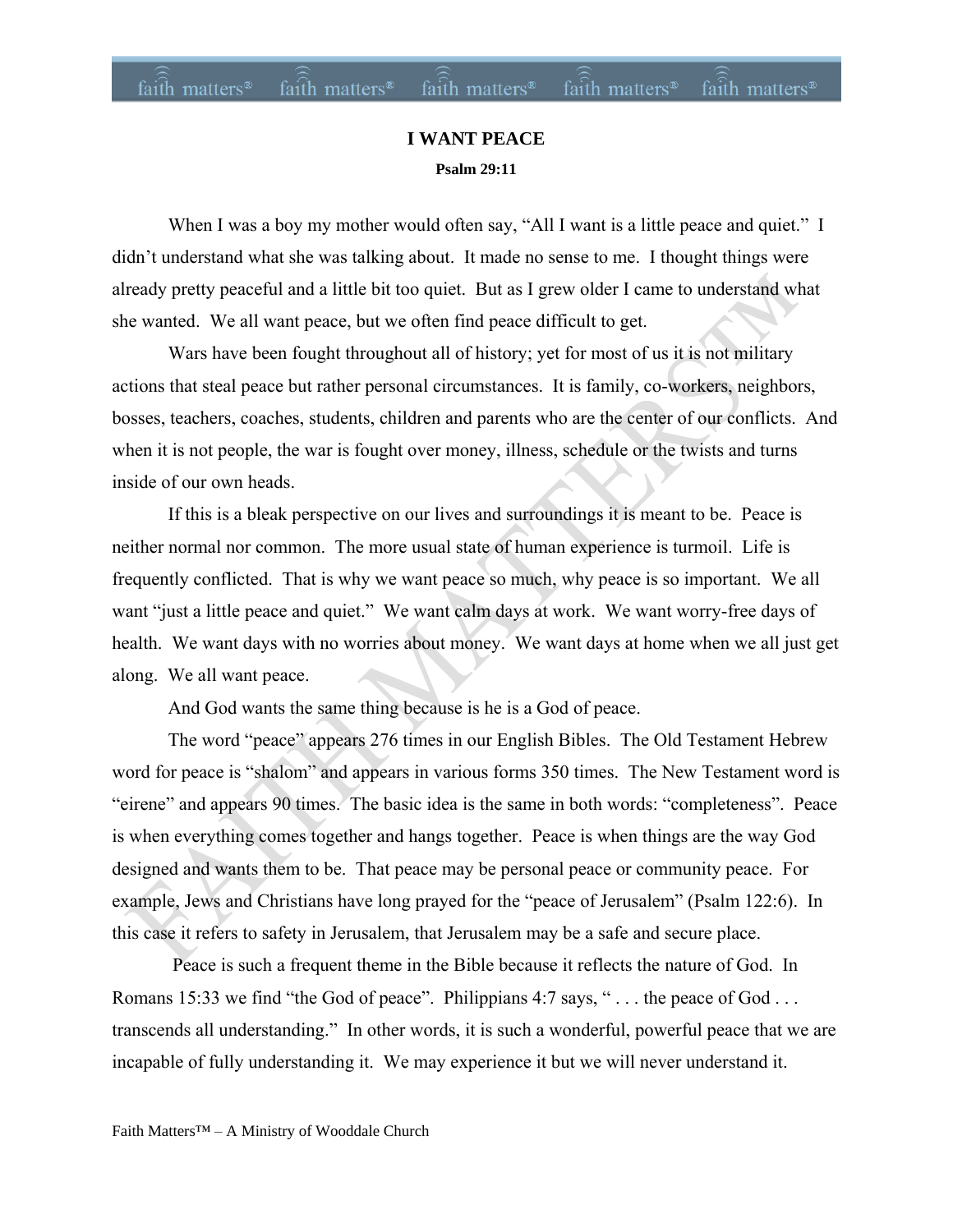## faith matters<sup>®</sup> faith matters<sup>®</sup> faith matters<sup>®</sup> faith matters<sup>®</sup> faith matters<sup>®</sup>

The gospel of Jesus Christ is the greatest example of God and peace. The essence of the gospel is that God was brokenhearted over the alienation between us sinners and himself. In order to bring us to peace he sent his Son Jesus to die on the cross to pay for our sin. When we accept Jesus as Savior from sin we come to peace with God. In other words, God was willing to sacrifice his own Son to get peace with us.

Whenever we want peace let us always remember that God is on our side. God loves peace. God wants peace. God is at work in our lives to give us peace. God and peace go together.

However, God never agrees to peace at any price. He is never a God of cheap peace, temporary peace or sinful peace. But he will fight for right to get a good and lasting peace.

How does all this work? We live in a world where circumstances constantly surround us with the sights and sounds of war. God calls us to peace. But what kind of peace are we after?

There is a wonderful old story about an art contest to find a canvas that best would depict peace. The judges narrowed it down to two finalists. One painted a serene lake scene as tranquil and idyllic as any you have ever seen. That painting came in second.

The winner was a painting of a raging storm. Looking at it you could almost hear the wind howling. You could see the driving rain and the effects of the storm. Everything was bleak and tumultuous. But if you looked carefully, you would see a bird sitting on a nest tucked in a crevice in a cliff in the midst of the storm. The bird was at peace.

The point of the story is simple: peace is not the absence of problems or conflict; peace is calm in the midst of the storm. If we get this point we have a shot at peace in our lives. If we miss this point we are doomed to a lifetime of turmoil. In this life we will *never* escape the storm. But, peace can be ours *in* our storm.

There are different types of peace. Factual peace is the hard solid truth of God. God takes care of us. God is on our side. He provides for us. He protects us. God keeps us safe. We can have complete confidence is God's peace in our lives. We are the birds in a safe nest while the storm rages.

Faith Matters™ – A Ministry of Wooddale Church Here is what Jesus says to Christians. In John 14:27 he says, "Peace I leave with you; my peace I give you. I do not give to you as the world gives. Do not let your hearts be troubled and do not be afraid." He adds in John 16:33, "I have told you these things, so that in me you may have peace. In this world you will have trouble. But take heart! I have overcome the world."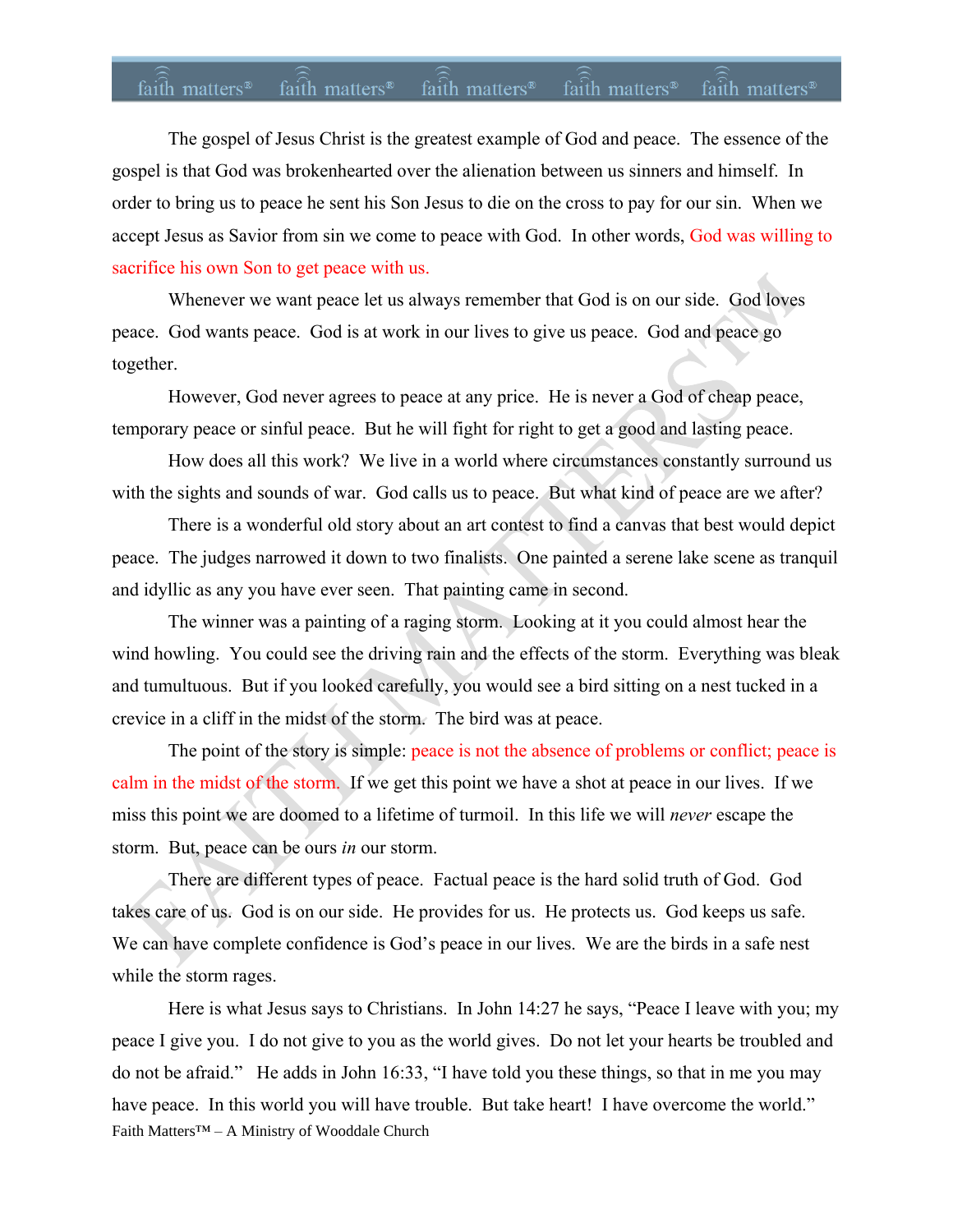# faith matters<sup>®</sup> faith matters<sup>®</sup> faith matters<sup>®</sup> faith matters<sup>®</sup> faith matters<sup>®</sup>

What Jesus asserted is expanded in the rest of the New Testament. Romans 5:1 tells us, "Therefore, since we have been justified through faith, we have peace with God through our Lord Jesus Christ." And in Philippians 4:7, "The peace of God, which transcends all understanding, will guard your hearts and your minds in Christ Jesus."

The fact is that our peace comes from God. We are safe. We are secure. We have certainty and predictability in our lives and in our future. God himself is watching out for us. We are absolutely safe in the hands and protection of God.

One day it was my privilege to attend a meeting in the White House. I carried an attaché case in with me and left it at the White House coat check, well inside the secured area of the East Wing. Apparently I showed some concern about leaving it there because the attendant behind the counter said to me, "Sir, if there is any place in the world where your case is safe, it is right here right now."

The fact is that if there is any place in the world you and I are safe and secure it is in the hands of God right here right now. We may be surrounded by threats, frightening circumstances and bad people, but we are immediately and ultimately safe with God. God is the total basis of our peace. But just because we have peace doesn't mean that we experience what we have.

As we continue in our Christian lives we experience the peace of God. God gives us peace at times and places where we would never otherwise have it. Not because we have great faith or have people all figured out. God just gives us peace.

It has happened to me. Charleen and I have been caught in overseas wars where people were being shot and killed around us and the threats we faced were very real. We experienced supernatural peace on the inside while war raged on the outside.

It happens all the time to Christians as they face the threat of death, loss of job, serious illness, national crises or tragedy at school. God is there for you. It's supernatural. He sees you through. Over and over I've heard amazing accounts of God taking care of Christians and giving peace when you would expect fear.

Let me tell you what is supposed to happen. Once we have experienced God's care and peace in the past we are supposed to have stronger faith and trust God for his care and peace in the present. The more we see God's faithfulness the more we expect God's faithfulness; the more we expect God's faithfulness the more we have peace.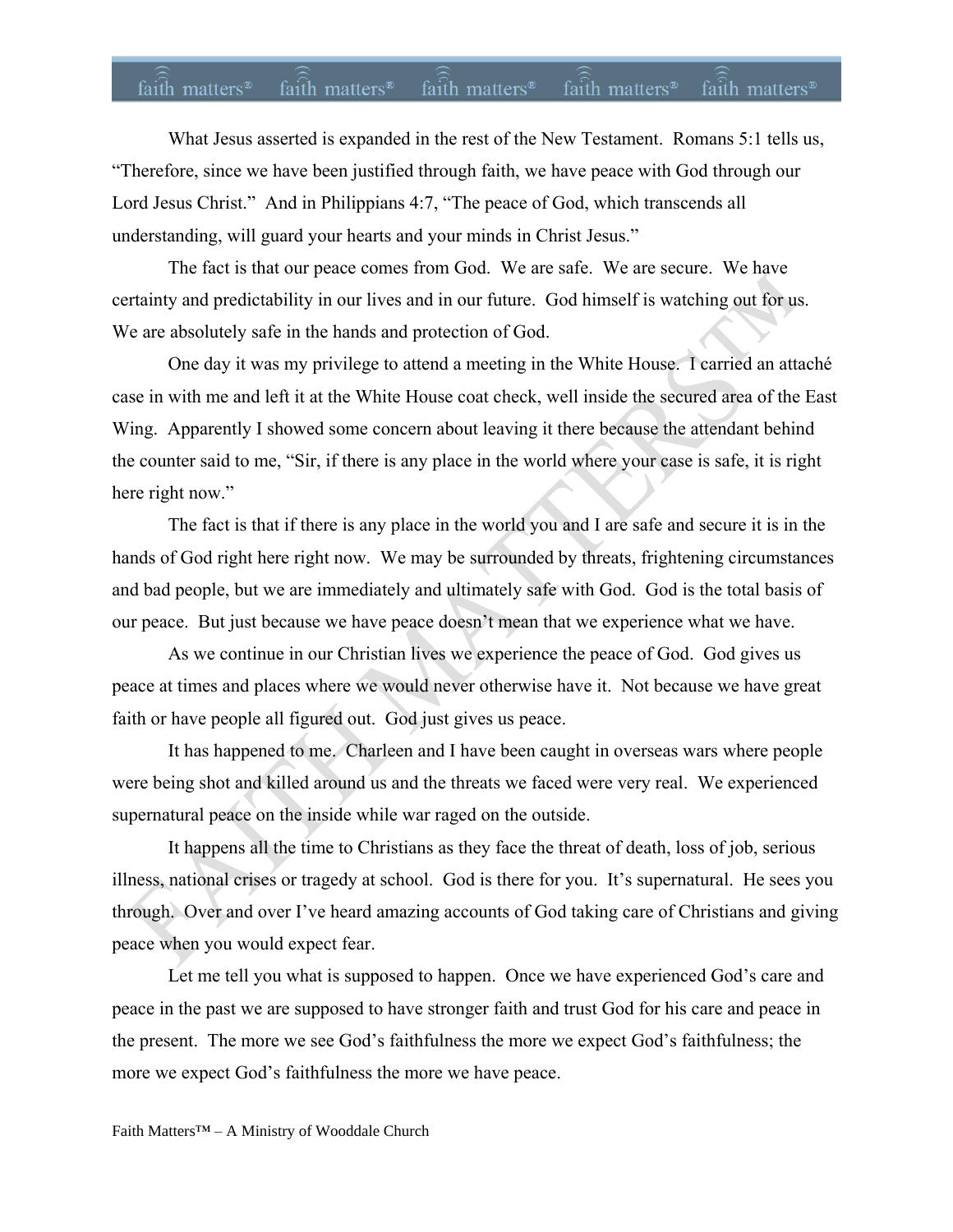# faith matters<sup>®</sup> faith matters® faith matters® faith matters® faith matters®

This was the repeated point in the Old Testament for the Hebrew people. God rescued them from slavery in Egypt, preserved them through a wilderness journey and brought them to the Promised Land. After that the Bible is loaded with reminders of the good God did. The whole idea was that experience should be their teacher and peace of heart and mind would come from the memory of God's past care.

All of this is to say that multiple experiences in the Christian life grow our basis for peace. Every one of us has one or more personal examples of the good God has done in our lives. Get peace now from our own personal proven experience with God in the past.

The problem is that our emotions don't keep up. We have the facts from the Bible and experiences from our history. Those are a solid foundation for present peace, but emotions jerk us around.

I'll make this into a personal confession. This past week I have been preparing for this teaching about peace. I've read articles and books and lots of the Bible.

And I've had a bunch of upsets this past week. They have included family, finances, job issues, health, decisions, schedule and a few other issues that were big at the time but that I can't remember right now. I became upset and worried. I prayed for peace. I wanted peace. I even decided that I had peace. But I still didn't feel peace.

One day I was praying as I was driving. (I know you're not supposed to talk on the cell phone while driving, but I think it's still legal to pray and drive.) I pulled over to the side of the road and told God that I just wanted to feel the peace I'm supposed to be talking about this weekend. It's embarrassing to tell people to have peace when you're upset.

The problem is that our emotions are slow. They often don't keep up with facts or faith. Even if it's true that God is there for us and has given us peace we don't always feel the truth of it as we would like. Our emotions are like those Japanese soldiers who hid out on Asian islands for 25 years after World War II ended convinced that the war was still going on.

It isn't easy. But there are some things we can do to travel the path to personal peace. First comes truth. The truth is that God is there for us and that God takes care of us whether we feel peaceful or not. Peace comes when we are settled on the inside regardless of what the circumstances are on the outside. It is a combination of internal contentment, tranquility and certainty whether our external situation is good or bad.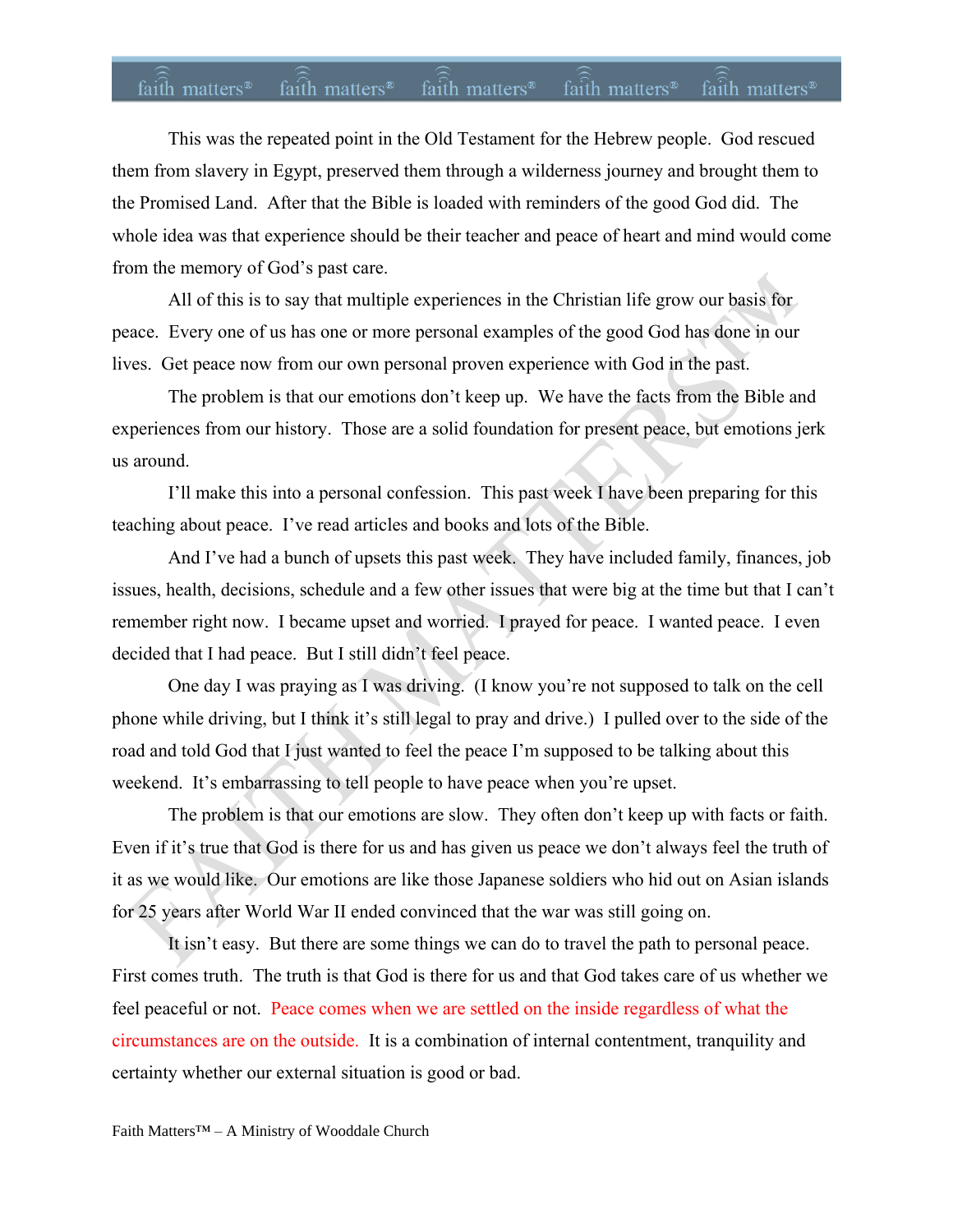#### faith matters<sup>®</sup> faith matters<sup>®</sup> faith matters<sup>®</sup> faith matters<sup>®</sup> faith matters®

The truth is that God gives us peace because God gives us certainty. God promises to take care of us. We may not feel it, but it's true. Let's see what it says in the Bible:

> God has said, ''Never will I leave you; never will I forsake you." So we can say with confidence, "The Lord is my helper; I will not be afraid. What can man do to me?" (Hebrews 13:5-6)

My grace is sufficient for you, for my power is made perfect in weakness. (II Corinthians 12:9)

God is faithful; he will not let you be tempted beyond what you can bear. But when you are tempted, he will also provide a way out so that you can stand up under it. (I Corinthians 10:13)

These are the truths of God. These are the facts. This is reality. God is there for us and he will provide.

Second on the path to peace is righteousness. Righteousness is doing what is right. We should not expect to do what is wrong on the outside and experience peace on the inside. Psalm 85:10 tells us that "righteousness and peace kiss each other." And Isaiah 32:17 says, "The fruit of righteousness will be peace; the effect of righteousness will be quietness and confidence forever." When we do what is right we may not get the results we want but we have taken a major stride down the path to peace.

A third step is to pray for peace. Ask God for peace in your own life and in the lives of others. There is a direct connection between prayer and peace. According to Philippians 4:6-7:

> Do not be anxious about anything, but in everything, by prayer and petition, with thanksgiving, present your requests to God. And the peace of God, which transcends all understanding, will guard your hearts and your minds in Christ Jesus.

An essential step on the path to peace is trusting God. Trust is the deep conviction that God cares for us and that we can relax and depend on him.

Jesus taught that God watches over the birds of the air but that we are far more valuable to God than any birds. Jesus said in Luke 12:24, "And how much more valuable you are than birds!" If God takes care of the birds, he certainly will take care of us!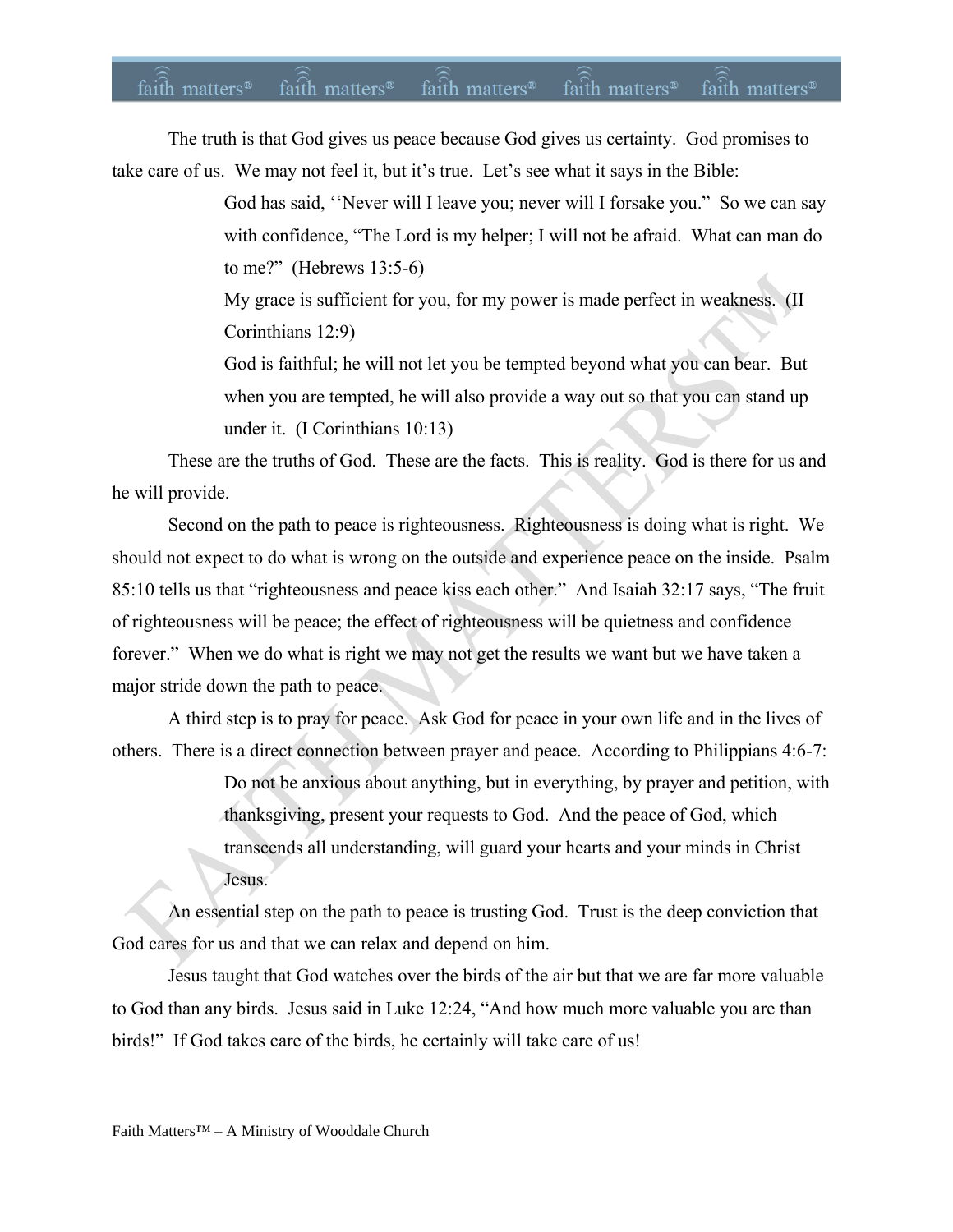### faith matters<sup>®</sup> faith matters<sup>®</sup> faith matters<sup>®</sup> faith matters<sup>®</sup> faith matters<sup>®</sup>

The most common time for Christians to trust God and experience the peace of God is in the most extreme circumstances of life. It is when we are broke, sick, desperate, totally frightened or completely helpless. When we have no resources of our own we fully trust God.

Strange as it may sound, we need to learn to trust God for the small stuff in life if we want to have peace because most of life is made up of the small stuff.

One more valuable step along the path to peace is peacemaking. Some people are peacemakers and some people are troublemakers. Troublemakers not only cause misery for others, they almost always lack peace in their own lives. They may never personally experience peace until they decide to make peace. According to Romans 12:18, "If it is possible, as far as it depends on you, live at peace with everyone." Be the kind of person who always goes first and farthest in making peace with others. It will grow peace in your own heart and life.

While preparing to talk about peace I received e-mail from Karen Lindholm, a pastor's wife from Fargo, ND. Her husband, Ray, had been diagnosed with ALS, better known as Lou Gehrig's disease. It is a frightening disease that takes away all body movement but leaves the mind bright and unimpaired. It is a difficult journey making most of our troubles seem small.

In the e-mail Karen described what life is like. Ordinary tasks take hours. It takes an hour to get ready for bed at night. Constantly plugged into machines. Four hours to get ready to go to church services. Imagine yourself in the same situation and what it would be like.

Here's what Karen wrote:

Ray is weakening so quickly we can hardly keep up with all the changes. And yet our lives are grinding along in really slow motion at the same time. He is virtually unable to do anything for himself any longer, and a simple thing like going to bed can take up to an hour before we have every limb in place and no leaks in his breathing system. We spend four hours getting ready for church on Sunday.

He is still able to speak and swallow relatively well, for which we are thankful. We just got a motorized wheelchair and are having Ray's breathing machine wired into the chair battery so he can venture away from electrical outlets more often. We still have the little problem of getting clothes on him, but hopefully, some kind of lift is in our future to help with that.